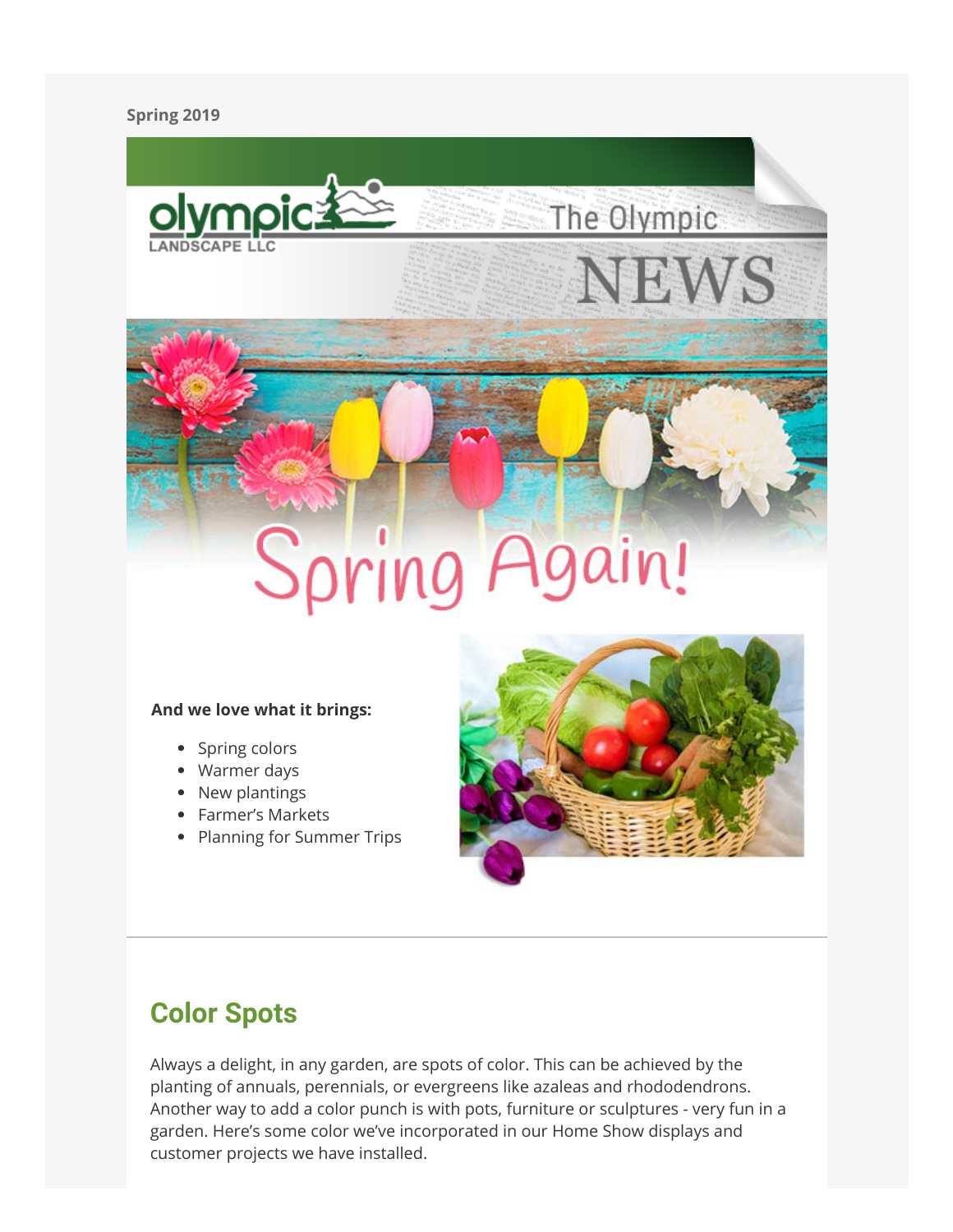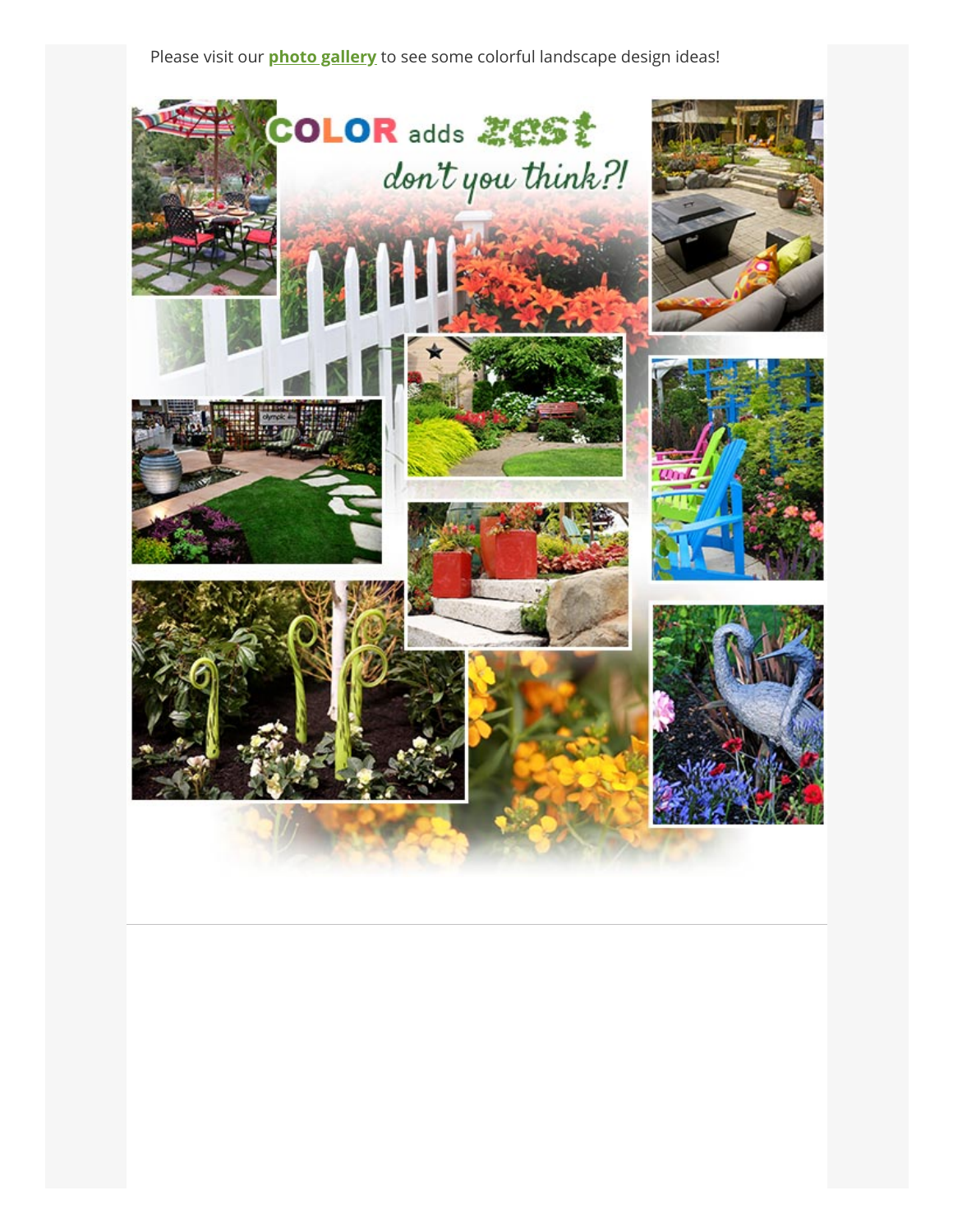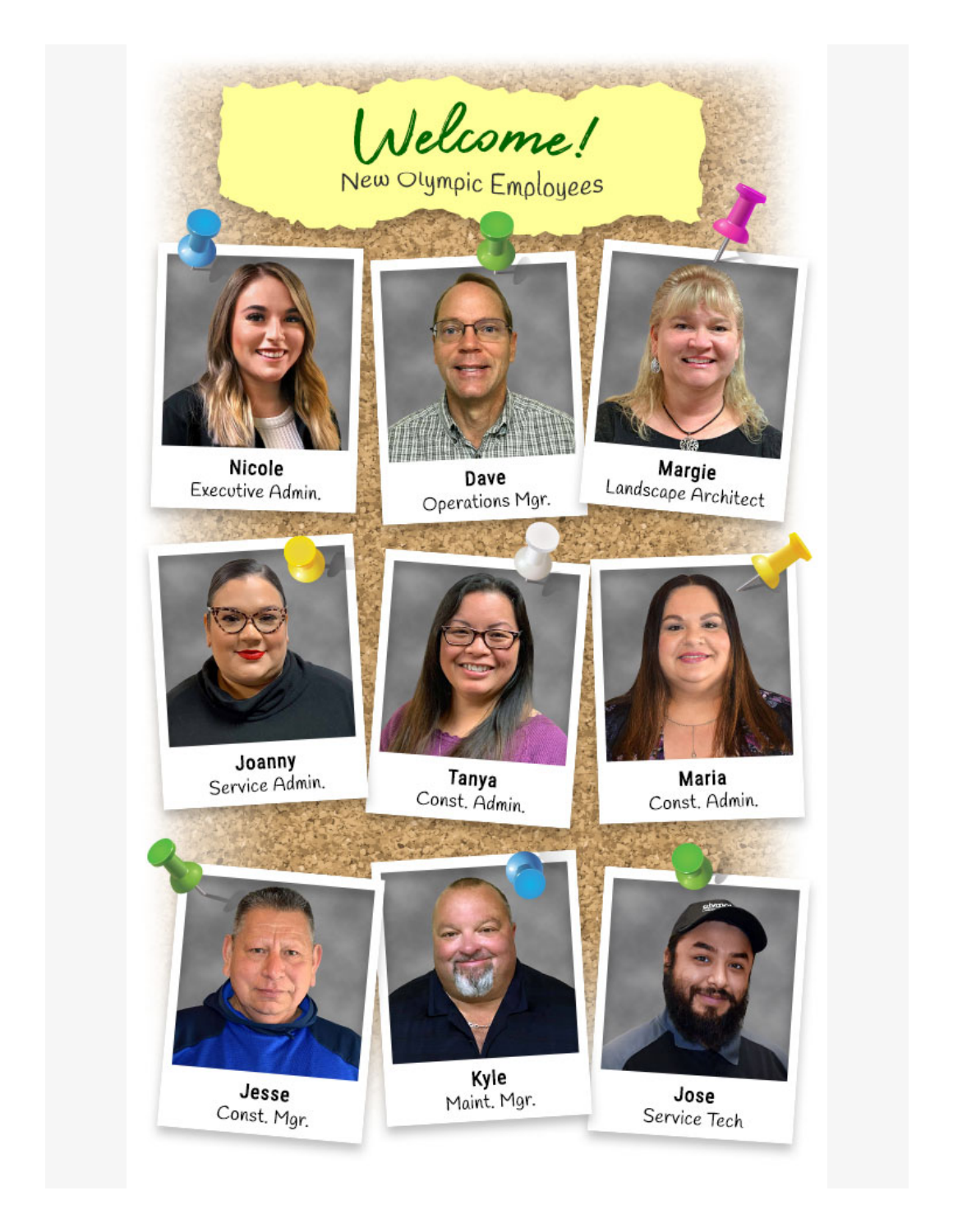

## **Plan Now for a Summer Landscape**

Spring is here, which is a great time for landscaping. And now is the time to begin planning, with a professional Design for your new yard.

A creative plan by our talented and seasoned Landscape Design Team is a pathway to an imaginative garden, as well as a tool for budgeting landscape construction costs.



### The first step? **[Sign up for a FREE site visit!](https://click.icptrack.com/icp/rclick.php?cid=267924&mid=787330&destination=https%3A%2F%2Fwww.olympiclandscape.com%2Fspecialoffers.htm)**

## **FREE Gift Card! Good at Windmill Gardens...**



**[Windmill Gardens](https://click.icptrack.com/icp/rclick.php?cid=267924&mid=787330&destination=http%3A%2F%2Fwww.windmillgarden.com%2F)** is a great, local nursery with a wonderful variety of plants. While you are there, stroll through the garden and dine at the Windmill Bistro. Check out Visiting Blooms, a full service florist and visit Bella Ragazza Spa & Salon for a personal pampering.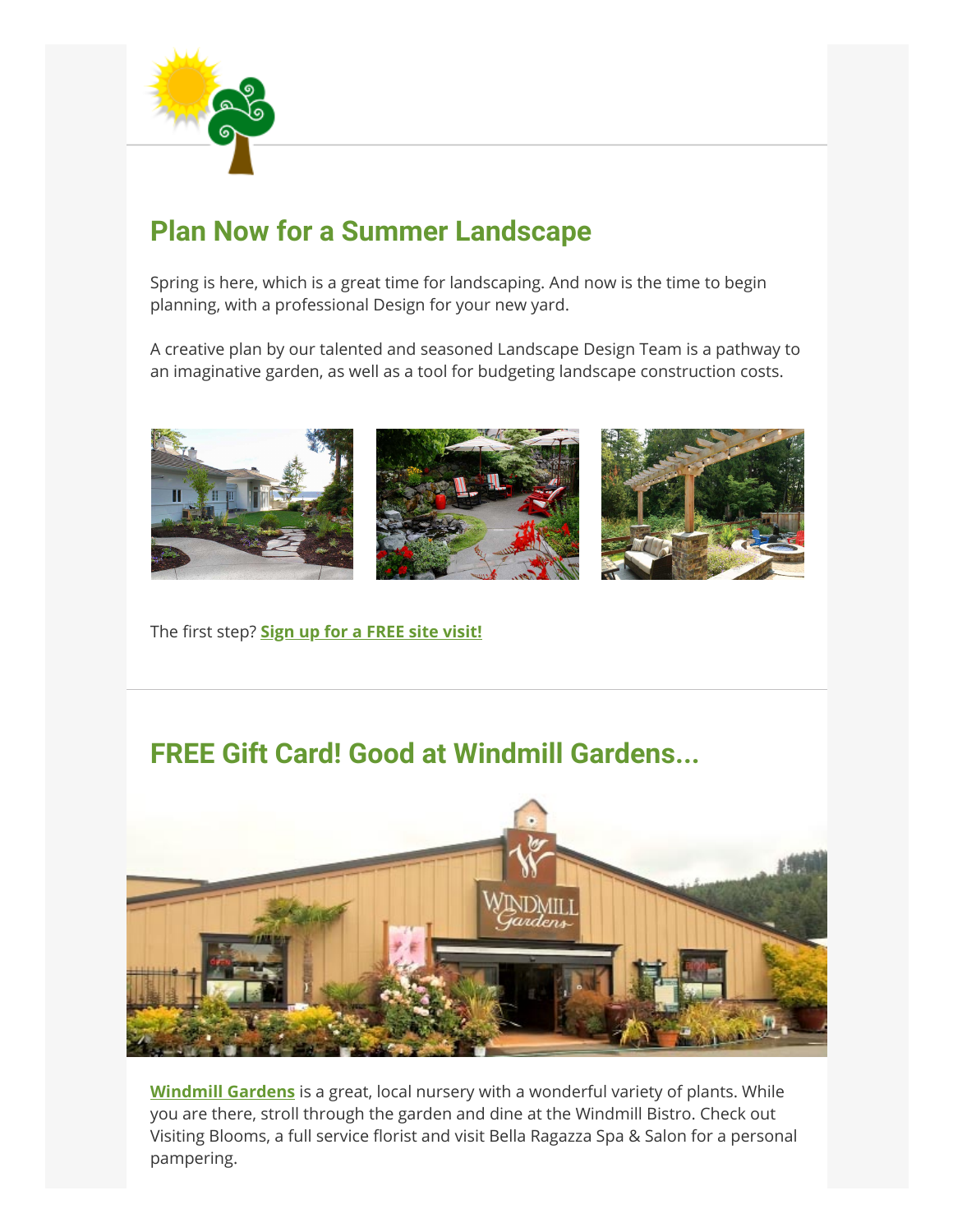

Email me at [info@olympiclandscape.com](mailto:info@olympiclandscape.com?subject=Free%20Windmill%20Gardens%20Gift%20Card%20Entry) and I'll draw a winner on **May 17**. Winner will be notified by email.

• No purchase necessary.

# **SHOWCASE MAGAZINE'S VOTE BEST OF**

## **Vote for Showcase Magazine's 'Best Landscape Designer'**

If you are so inclined, you can **[click here](https://click.icptrack.com/icp/rclick.php?cid=267924&mid=787330&destination=http%3A%2F%2Fwww.showcasemedialive.com%2F2019-best-of-poll)** to vote for Olympic Landscape in the 'Best Landscape Design Service' category (we were the recipient of this Showcase Magazine award in 2018).

You can also vote for your local favorites in other categories while you are there! It is very simple, with nothing to 'sign up' for or account to create! Thank you for your vote!

### **Vote by: May 28th**

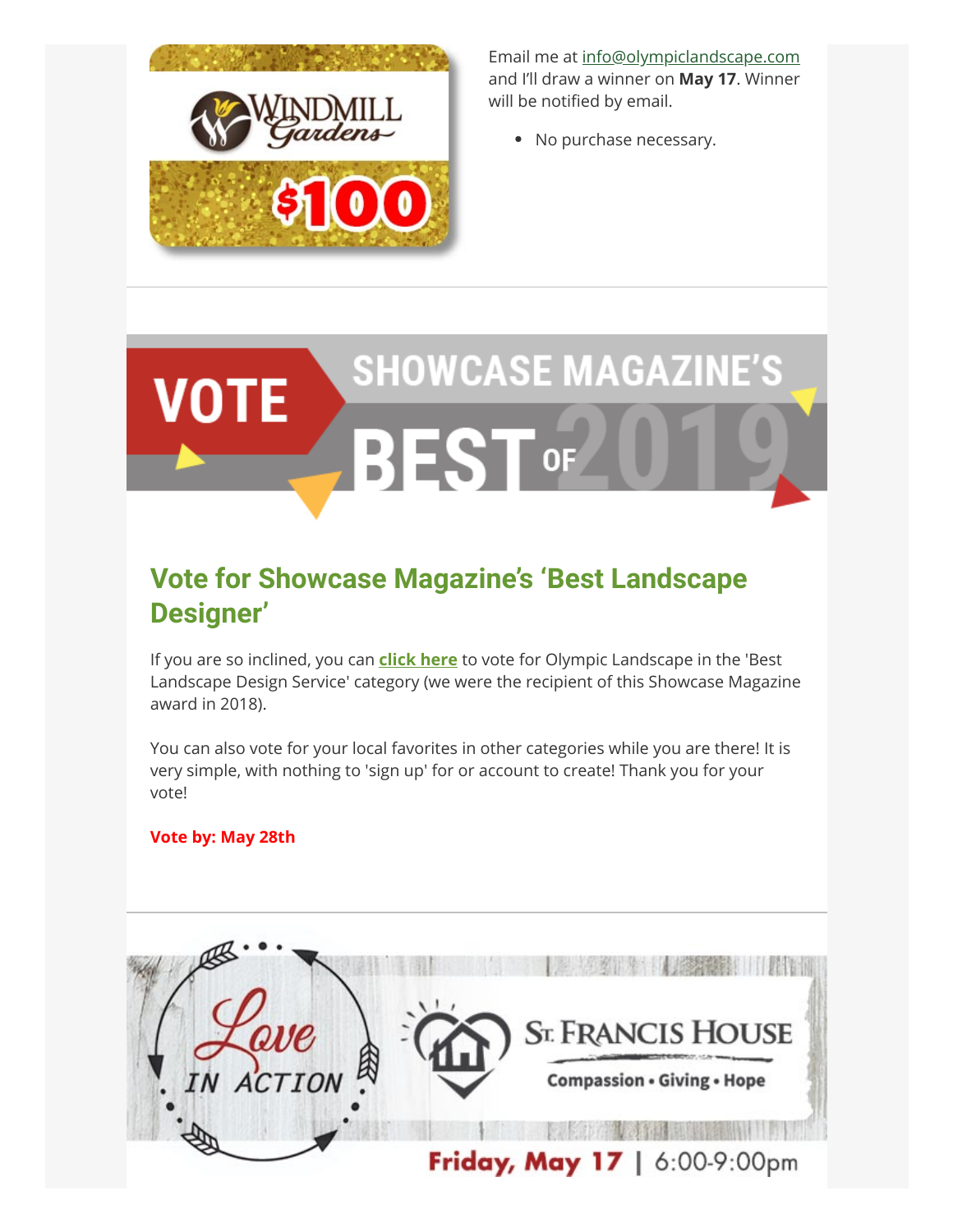### *St. Francis House - Puyallup Valley presents...*

## Fashionable Giving Auction

Olympic invites you to join us in support of the 8th Annual Fashionable Giving Auction beneting the mission of St. Francis House.

Your evening will kick off with a complementary glass of wine, silent auction tables, and savory hors d'oeuvres and desserts catered by The Vault Catering Company. Following the social hour, there will be a high-energy live auction, Fund the Mission opportunity, and an exciting fashion show featuring twice-loved items from their very own clothing bank!

At the:

All Saints Parish Center 506 3rd Street SW, Puyallup, WA 98371

For reservations and more information...

[https://www.puyallupfrancishouse.org/fashionable-giving](https://click.icptrack.com/icp/rclick.php?cid=267924&mid=787330&destination=https%3A%2F%2Fwww.puyallupfrancishouse.org%2Ffashionable-giving)



## Saturday, May 18 | 6:00pm -10:30pm

**Please join Olympic in support of Corks & Crush** - a fun and extraordinary event that raises funds for excellent health care programs and services at MultiCare Good Samaritan Hospital.

From live music, to wine tasting, live auctions and gourmet catering, it's an event not to be missed in support of a great cause!

**Event Date:** Saturday, May 18, 2019 **Time:** 6pm to 10:30pm **Reservation Cost:** \$250 per person **Location:** Washington State Fair Event Center, Puyallup, WA